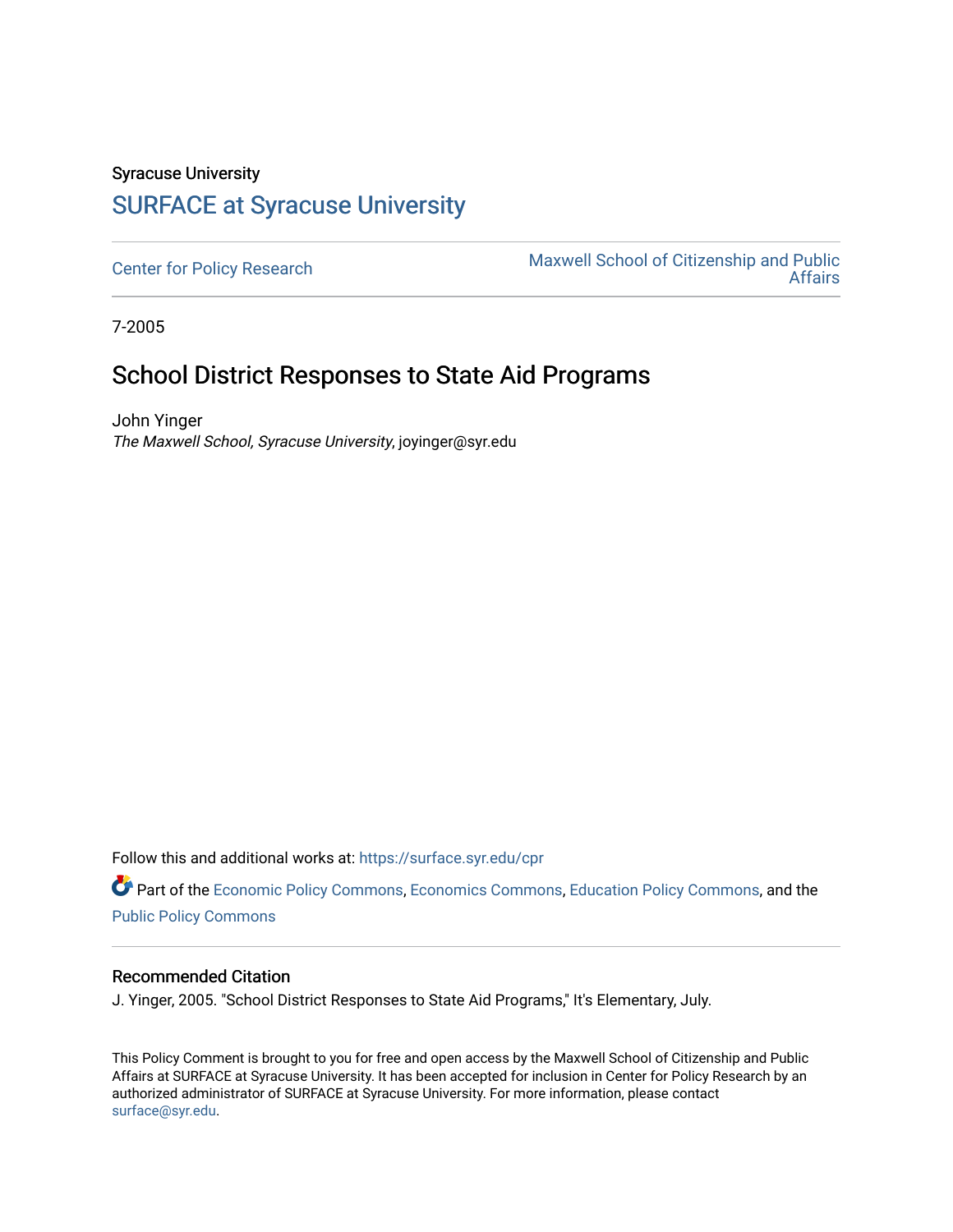It's Elementary

 July 2005 A Monthly Column by EFAP Director John Yinger

## **School District Responses to State Aid Programs**

Most of the time, state governments appear to pass educational aid programs with little thought about the impact of those programs on the behavior of recipient school districts. States simply assume that the money districts receive will be spent to reach the educational performance targets the state selects. In fact, however, state aid loosens a school district's budget constraint and allows a school district to cut local property taxes or to shift resources into educational programs it prefers. A better understanding of these behavioral responses would allow state policy makers to better meet their educational objectives.

The key to understanding these responses is to recognize that the level of school spending is determined largely by voters' demand for school performance. Like the demand for other things, the demand for school performance goes up with income and down with price. The key to analyzing the impact of aid programs on demand, therefore, is to determine how they affect the income for and price of public education from the point of view of a local voter.

Most states, 41 by my count, rely heavily on a foundation aid formula to assist school districts. With this type of aid program, the state sets a spending target and a minimum expected local property tax rate and then provides each district with the difference between this target and the amount of money the district can raise at this expected tax rate. The idea is to ensure that each district has enough money to reach the spending target. In some states, this spending target varies across districts to account for differences in the number of disadvantaged students, who are more expensive to educate, or other factors. (See my January column.) A foundation aid program is a type of lump-sum aid. It boosts the resources available to voters for providing education and therefore is, from voters' point of view, a type of income.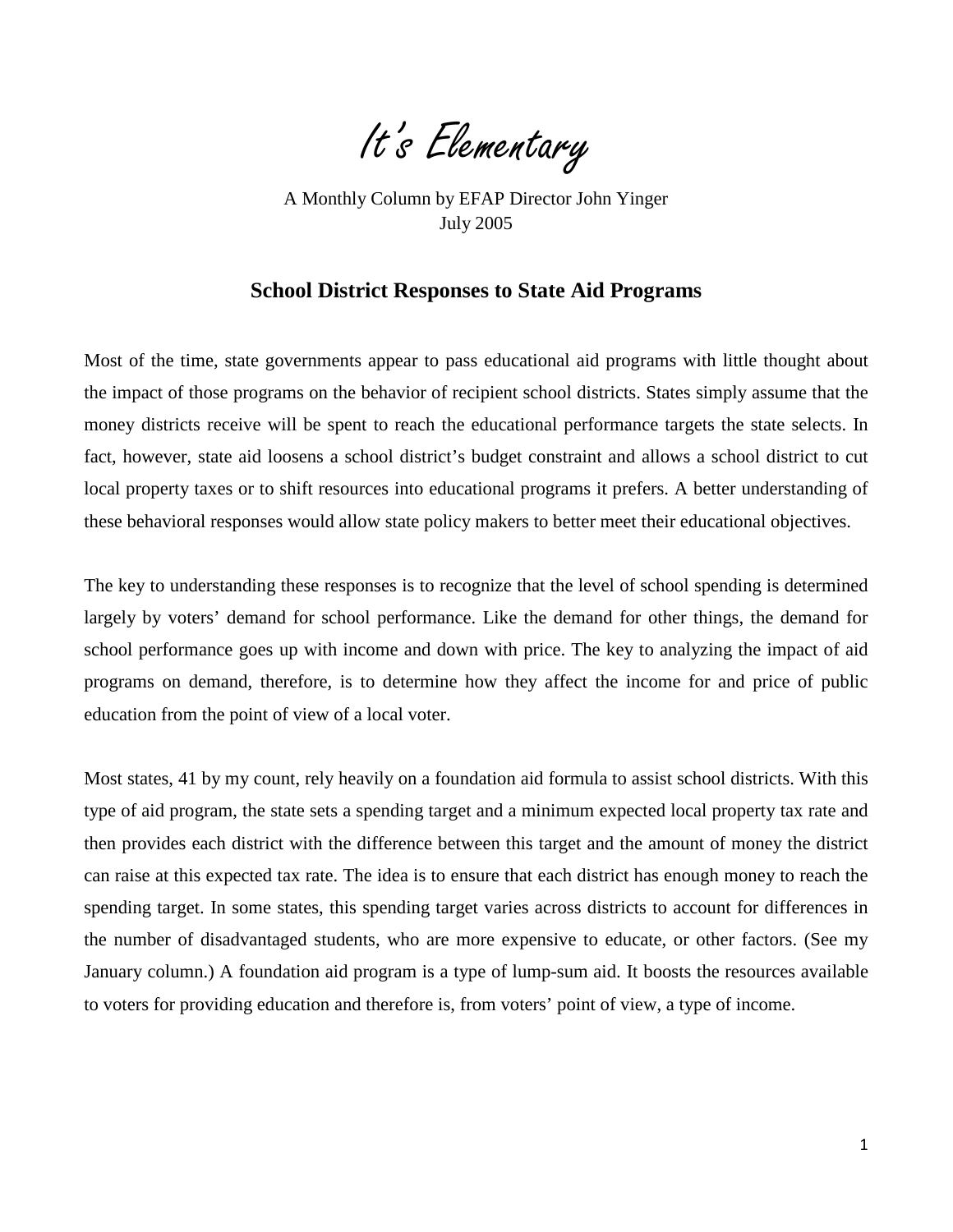Another type of aid program, called matching aid, alters the price voters must pay for education, but only a few states use matching aid for education and it is not discussed here. (The effects of matching aid are similar to those of property tax exemptions, which were discussed in my last column.)

Dozens of studies have found that a higher level of foundation aid (or any other type of lump-sum aid) induces voters to select a higher level of educational services. Several studies measure educational services using student test scores, for example, and find that an increase in a district's foundation aid leads to an increase in both educational spending and in test scores in that district. The increase in spending is not as large, however, as the increase in aid. This implies that the aid increase also leads to a reduction in local property taxes. In other words, the aid increase gives voters the opportunity to both obtain better educational. The ability of voters to translate lump-sum aid into tax relief implies that a foundation aid program may not raise spending to the target level in all districts. According to a foundation aid formula, every district would have enough money to reach its target spending level if it levied the minimum expected tax rate, but voters in some districts may respond to the aid program by cutting their tax rate below this minimum. State officials who pass a foundation aid program with the expectation that it will lead to the target level of spending in every district are likely to be disappointed.

One simple way to avoid this problem, which is used by many states, is to turn the minimum expected tax rate into a requirement. This requirement ensures that the sum of local property tax revenue and state aid is at least as great as the target spending level. An alternative approach is to use a so-called "maintenance of effort" provision. This approach can be made to work in the short run, but it eventually looses its effectiveness unless it includes a careful adjustment for inflation.

An increase in foundation aid, like an increase in income, also leads voters to demand a broader set of educational services. Thanks to trends in state education policy and to the federal No Child Left Behind Act, states now focus on student test scores in English and math at various grade levels as their principal measures of school performance. An increase in foundation aid will lead to an increase in student scores on these tests, but it will also lead to more demand for and spending on educational programs with little direct impact on these tests, such as art or music programs.